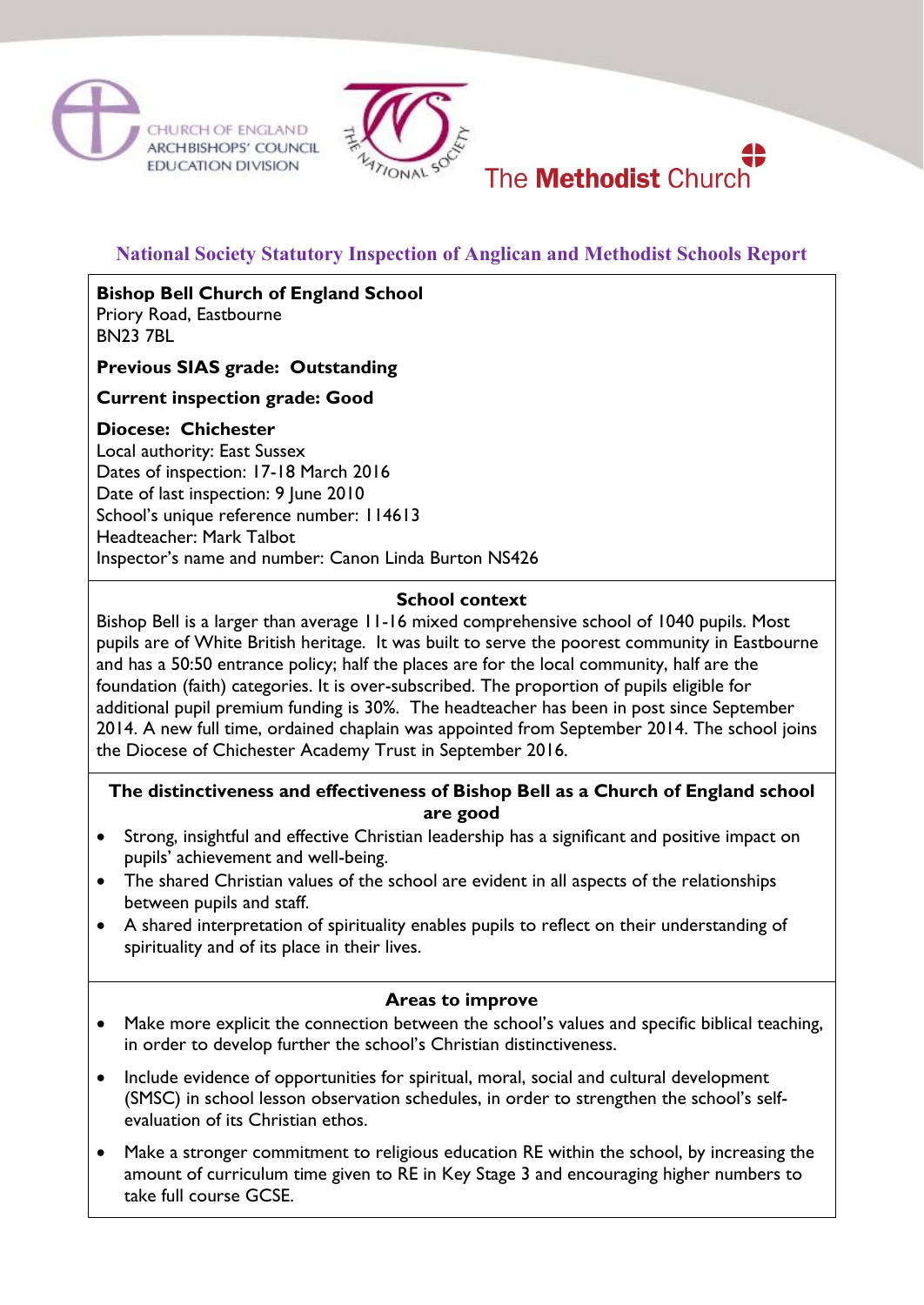### **The school, through its distinctive Christian character, is outstanding at meeting the needs of all learners**

A revitalised, streamlined mission statement for the school was introduced when the current headteacher took up post in September 2014 and it underpins all of the school's policies and practices. It aims to place 'God's children at the heart of everything we do. Together we listen, learn, achieve'. Following the headteacher's appointment, Christian values were agreed upon by the whole school community. However, not all pupils are yet able to root these values in specific biblical teaching. All pupils in the school have equal, God-given value and the school is a happy, purposeful and thriving Christian community. Pupils, parents, staff and governors care greatly for each other. They comment on their feeling that the school is a family, and they relate this directly to its Christian ethos. Driven by the school's values, members of staff tailor their academic and pastoral support to the precise needs of individuals. The impact of this is seen in the school's GCSE outcomes, which are above the national average. The school is implementing with vigour and commitment a programme of interventions designed to close the gap between the progress made by disadvantaged students and that made by other students. Attendance has improved over the last three years. The attendance of disadvantaged pupils has improved particularly, narrowing the gap with the attendance of other pupils. The school's behaviour management system promotes a restorative approach through its Turn Around Centre and ReStart provision. This system has resulted in rates of permanent and fixed-term exclusions which are well below national averages. The development of chaplaincy is of major significance in the life of the school. The new chaplain's role is an integral part of the Christian, pastoral and leadership work of the school. Supported by the senior leadership team he has led the development of a new shared interpretation of spirituality, and of Christian spirituality, by the whole school community. As a result of this innovative work, pupils are increasingly able to reflect on their understanding of spirituality and of its impact on their lives. All departments have analysed their contribution to Christian distinctiveness and are alert to providing opportunities for the SMSC development of pupils. Whilst departmental development plans and schemes of work reveal rich and diverse opportunities, school lesson observation forms do not yet reflect this. The school community has a well-developed social conscience, raising significant funds for local, national and global charities, including Kabubbu, an orphanage and village in Uganda. Staffing in RE has been strengthened this year. Consequently, the subject is able to make an increased contribution to the school's Christian character through the exploration of Christian concepts, and to pupils' understanding of and respect for other religions.

#### **The impact of collective worship on the school community is good**

The school's new full time chaplain is well supported by the headteacher and the school's church school working group. In his short time in the school, considerable progress has been made in refreshing collective worship. A range of settings and styles of worship occur weekly and through them a distinctively Christian understanding of each term's chosen core value is explored. The seasons of the Church's year and Christian festivals are explored as part of the termly theme. Every pupil attends an act of school worship every week. This has a range of leaders and always has a Christian focus. Elements of Anglican liturgical practice can be found in this worship. In response to pupil feedback, pupil involvement in worship is increasing. A recent example is the school-wide art-based worship activities. Drama-led worship on the term's theme of resilience, created by pupils from Key Stage 3 drama clubs, was in its final rehearsals during the inspection. Developments have occurred in tutor group worship this year. The creation and introduction of the weekly chaplain's video has helped equip form tutors to lead worship with their tutor groups. It has also enabled all tutor groups to access high quality teaching, challenging questions, prayers and stimulus for reflection. Pupils are increasingly leading worship in their own tutor groups. Voluntary Eucharist is held regularly, and voluntary worship, held fortnightly, is increasing in popularity. Numbers attending the Christian Union have grown during this school year to the extent that it is now difficult for it to meet in the chapel. The chaplain has worked hard to increase understanding of the nature and purposes of prayer, for